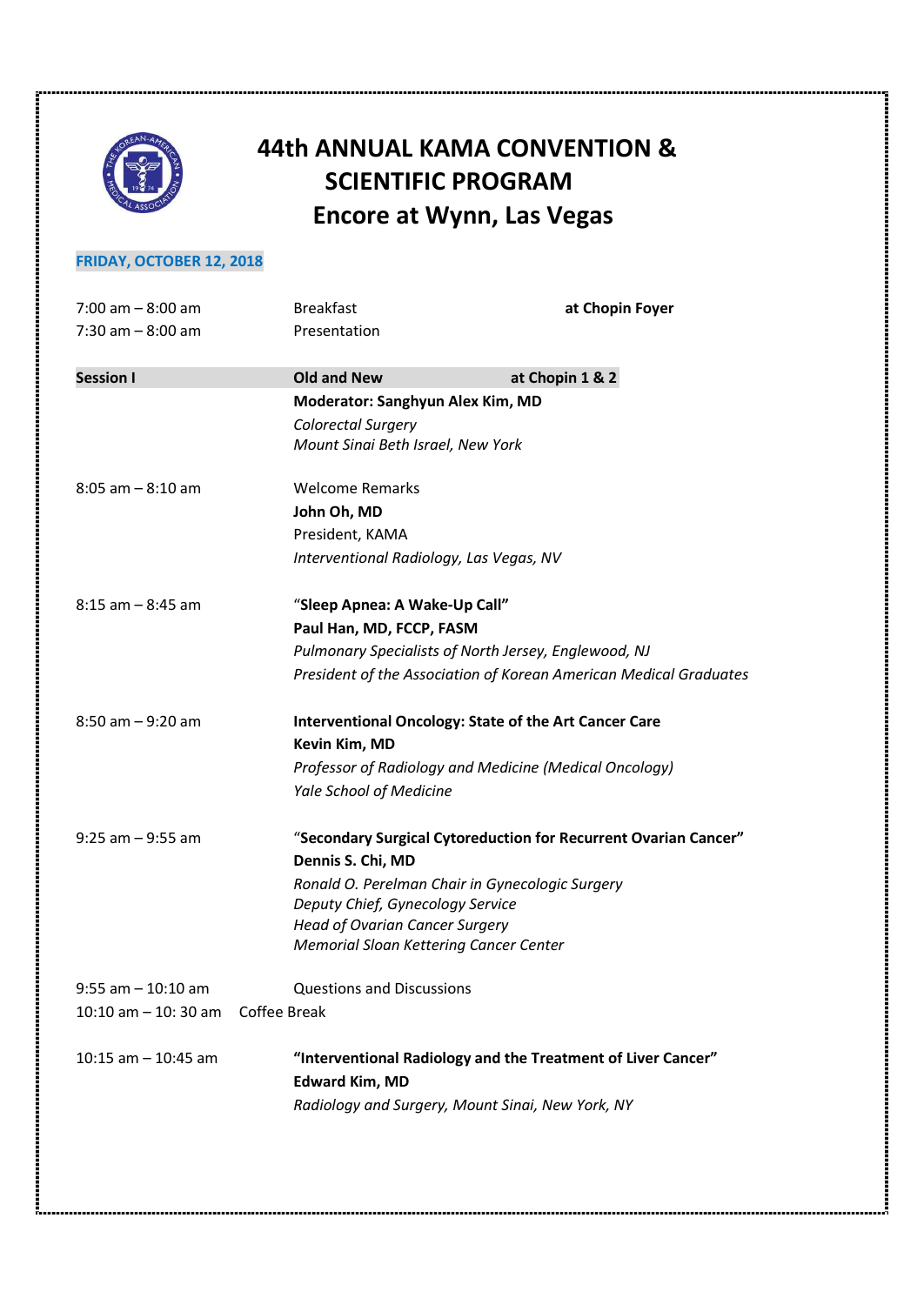| $10:50$ am $-11:10$ am | "Medicare Update"                                                          |
|------------------------|----------------------------------------------------------------------------|
|                        | <b>Martin Gibson</b><br>Consulting Actuary, Millennium Actuarial Group LLC |

11:10 am – 11:30am Questions and Discussions

| NO CME            | <b>Afternoon Session</b> | <b>KAMSA Session I</b>                   | at Chopin 1 & 2 |
|-------------------|--------------------------|------------------------------------------|-----------------|
|                   |                          |                                          |                 |
| 4:00 pm – 4:15 pm |                          | <i>Introduction</i>                      | Presidents      |
|                   |                          | Jim Han & Joo(Esther) Lee                |                 |
| 4:15 pm – 5:00 pm |                          | Abstract Winners Oral Presentation + Q&A |                 |

# **SATURDAY, OCTOBER 13, 2018**

| $7:00$ am $-8:00$ am<br>$7:30$ am $-8:00$ am | Breakfast at Chopin Foyer<br>Presentation |                                                                         |  |
|----------------------------------------------|-------------------------------------------|-------------------------------------------------------------------------|--|
| <b>Session II</b>                            | <b>Future</b>                             | at Chopin 1 & 2                                                         |  |
| Moderator: Sanghyun Alex Kim, MD             |                                           |                                                                         |  |
| $8:05$ am $-8:10$ am                         | <b>Welcome Remarks</b>                    |                                                                         |  |
|                                              | Peter Park, MD                            |                                                                         |  |
|                                              | <b>Vice President, KAMA</b>               |                                                                         |  |
|                                              | Interventional Radiology, Colt Neck, NJ   |                                                                         |  |
| $8:15$ am $-8:45$ am                         | "Facial and Eye Rejuvenation"             |                                                                         |  |
|                                              | Kenneth Kim, MD, FACS                     |                                                                         |  |
|                                              | <b>Board Certified Plastic Surgeon</b>    |                                                                         |  |
|                                              | Partner, Dream Medical Group              |                                                                         |  |
|                                              | <b>Assistant Clinical Professor</b>       |                                                                         |  |
|                                              | <b>UCLA School of Medicine</b>            |                                                                         |  |
| $8:50$ am $-9:20$ am                         |                                           | "Physiatrist Perspective on Opioid Epidemics in Chronic Musculoskeletal |  |
|                                              | Disorders"                                |                                                                         |  |
|                                              | Se Won Lee, MD                            |                                                                         |  |
|                                              | Physical Medicine and Rehabilitation      |                                                                         |  |
|                                              |                                           |                                                                         |  |
|                                              |                                           |                                                                         |  |
|                                              |                                           |                                                                         |  |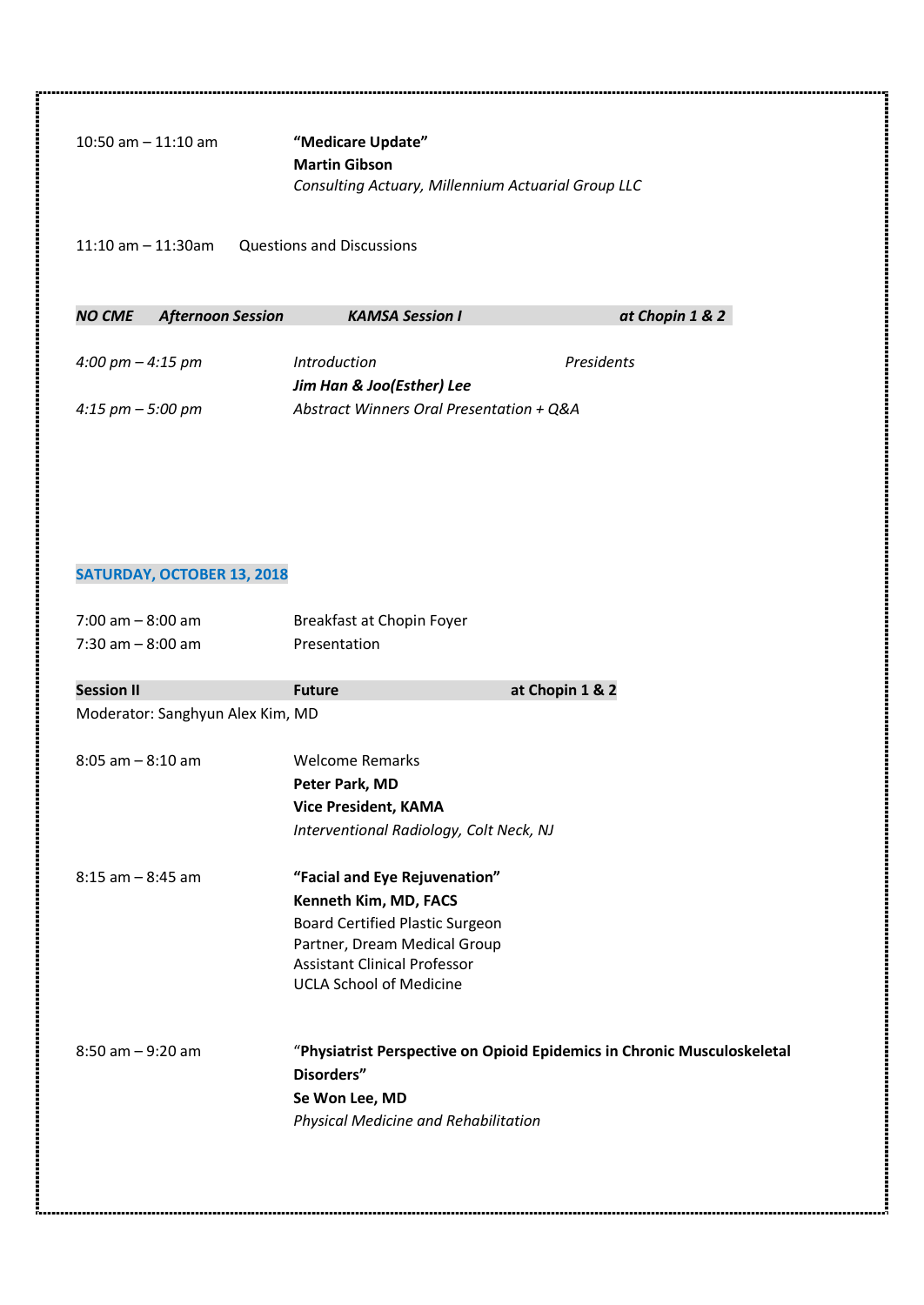|                                     | Sunrise Health Graduate Medical Education Consortium, LV              |  |
|-------------------------------------|-----------------------------------------------------------------------|--|
| $9:25$ am $-9:55$ am                | "The Opioid Epidemic: Our Nation's Challenges"                        |  |
|                                     | Soo Yeon Kim, MD, RMSK                                                |  |
|                                     | Physical Medicine and Rehabilitation/Anesthesiology                   |  |
|                                     | Albert Einstein College of Medicine, Montefiore Medical Center        |  |
| 10:00 am $-$ 10:30 am               | "Past, Present and the Future of Medical Cannabis"                    |  |
|                                     | Jung Hwan Kim, MD                                                     |  |
|                                     | Division Chief and Fellowship Director in Pain Medicine               |  |
|                                     | Mt. Sinai St. Luke's and Mt. Sinai West Hospitals, NY                 |  |
| 10:30 am $-$ 10:45 am               | <b>Questions and Discussions</b>                                      |  |
| <b>Global Health Forum</b>          | at Chopin 1 & 2                                                       |  |
| 10:45 am $-$ 10:50 am               | <b>Introduction of Chang Yul Oh Memorial Lectureship</b>              |  |
|                                     | John Oh, MD President of KAMA                                         |  |
|                                     | <b>Introduction of Keynote Speaker</b>                                |  |
|                                     | Sanghyun Alex Kim, MD                                                 |  |
| 10:50 am $-$ 11:20 am               | "Global Surgery: How Surgical Care is Disrupting Global Health"       |  |
|                                     | Keynote Speaker: Kee B. Park, MD                                      |  |
|                                     | Director of North Korea Program at the KAMA                           |  |
|                                     | <b>Faculty, Harvard Medical School</b>                                |  |
|                                     | Consultant, World Health Organization                                 |  |
| 11:25 am $-$ 11:30 am               | <b>Introduction of Mr. Steve Sterling</b>                             |  |
|                                     | <b>Stanley Shin, MD</b>                                               |  |
|                                     | Cardiologist, Statesboro, GA                                          |  |
| 11:30 am $-$ 11:50 am               | "Physicians and Global Health Mission"                                |  |
|                                     | Mr. Steve Sterling                                                    |  |
|                                     | President and CEO, MAP International                                  |  |
| 12:00 noon $- 1:00$ pm              | Luncheon<br>at Chopin 3 & 4                                           |  |
|                                     | Presentation - Seoul Medical Group No CME                             |  |
| <b>Afternoon Session</b>            | <b>KAMSA Session II</b><br>at Chopin 1 & 2                            |  |
| 1:00 pm $-$ 2:30 pm                 | Poster Setup and Presentation/Mentor session NO CME                   |  |
|                                     | Beyond the Three A's: Making the Transition from Student to Clinician |  |
| $2:30 \text{ pm} - 3:10 \text{ pm}$ | Paul Han, MD and Alex Kim, MD                                         |  |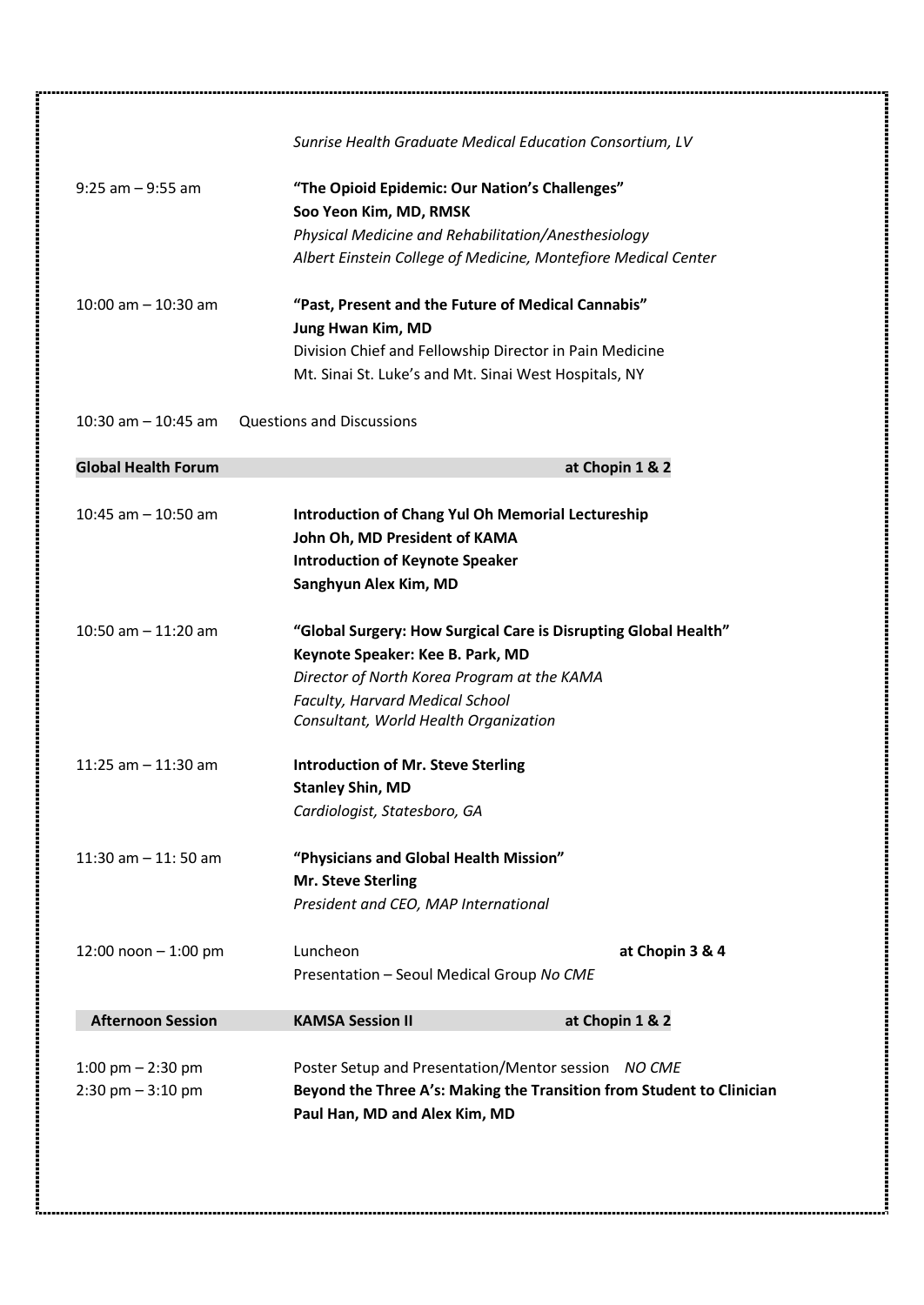| $3:10 \text{ pm} - 3:30 \text{ pm}$ | <b>Barrier to Healthcare among KA</b>                               |
|-------------------------------------|---------------------------------------------------------------------|
|                                     | James Park, MD                                                      |
| $3:30$ pm $-3:50$ pm                | <b>Challenges of Being KA Female</b>                                |
|                                     | Soo Yeon Kim                                                        |
|                                     |                                                                     |
| <b>SUNDAY, OCTOBER 14, 2018</b>     |                                                                     |
| $7:00$ am $-8:00$ am                | Breakfast at Chopin Foyer                                           |
| 7:40 am $-$ 7:55 am                 | Presentation                                                        |
|                                     |                                                                     |
| <b>Session III</b>                  | at Beethoven 1<br><b>Updates</b>                                    |
| Moderator: Sanghyun Alex Kim, MD    |                                                                     |
| $8:00$ am $-8:05$ am                | <b>Welcome Remarks</b>                                              |
|                                     | <b>Stanley Shin, MD</b>                                             |
|                                     | <b>Convention Chair of KAMA</b>                                     |
|                                     | Cardiovascular and Vein Specialist, Statesboro, GA                  |
|                                     |                                                                     |
| $8:05$ am $-8:10$ am                | Intro (Get Ready to Run)                                            |
|                                     | Sanghyun Alex Kim, MD                                               |
|                                     |                                                                     |
| $8:15$ am $-8:45$ am                | "Lung Cancer Screening in an Underserved Korean American Population |
|                                     | <b>Christopher Lee, MD</b>                                          |
|                                     | Cardiothoracic Radiologist, University of Southern California       |
| $8:50$ am $-9:05$ am                | "Vascular Surgery: Evolution from Open to Endo to Outpatient"       |
|                                     | Samuel Ahn, MD                                                      |
|                                     | <b>Founder and Managing Partner</b>                                 |
|                                     | University Vascular Associates, Los Angeles, California             |
|                                     | DFW Vascular Group, Dallas, Texas                                   |
| $9:05$ am $-9:25$ am                | Discussions and Q&A                                                 |
|                                     |                                                                     |
| $9:30$ am $-10:00$ am               | "The Impact of Reconstructive Surgery for Cancer Patients"          |
|                                     | David W. Chang, MD, FACS                                            |
|                                     | <b>Plastic and Reconstructive Surgery</b>                           |
|                                     | University of Chicago Medicine & Biological Sciences                |
| 10:05 am $-$ 10:15 am               | "Update on Asian Rhinoplasty"                                       |
|                                     | <b>Charles K. Lee, MD</b>                                           |
|                                     | <b>Plastic Surgery and Microsurgery</b>                             |
|                                     | University of California-San Francisco (UCSF)                       |
|                                     |                                                                     |
|                                     |                                                                     |
|                                     |                                                                     |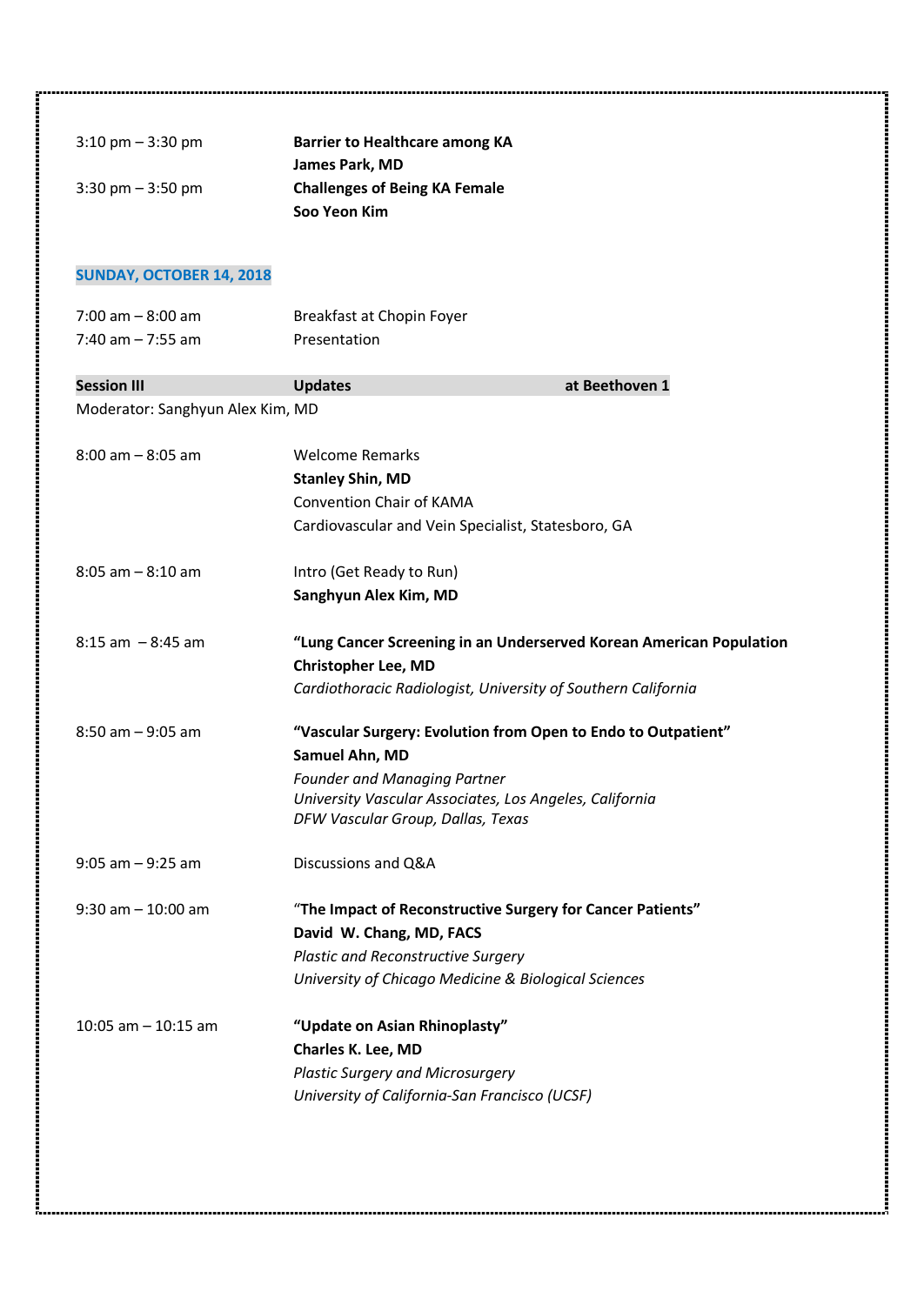| 10:20 am $-$ 10:30 am | "Skin Aging Gracefully"<br>Song Cho, MD<br>Cosmetic Dermatology<br>Los Angeles, CA                                                        |                                |
|-----------------------|-------------------------------------------------------------------------------------------------------------------------------------------|--------------------------------|
| 10: 30am $-$ 10:45 am | Discussions & Coffee Break                                                                                                                |                                |
| 10:45 am $-$ 10:55 am | "Clearing up Concussion"<br>Amie Kim, MD<br><b>Emergency Medicine, Rehabilitation Medicine</b><br>Icahn School of Medicine at Mount Sinai |                                |
| 11:00 am $-$ 11:10 am | "Medical Education in the UK"<br>Seung Cheol Paul Kim, MD<br>Anesthesiologist in United Kingdom                                           |                                |
| 11:15 am $-$ 11:25 am | "Update on DRESS Syndrome"<br>Chang B. Son, MD<br><b>SCN Dermatology</b>                                                                  |                                |
| $11:30$ am            | <b>Closing Remarks</b>                                                                                                                    | John Oh, MD, President of KAMA |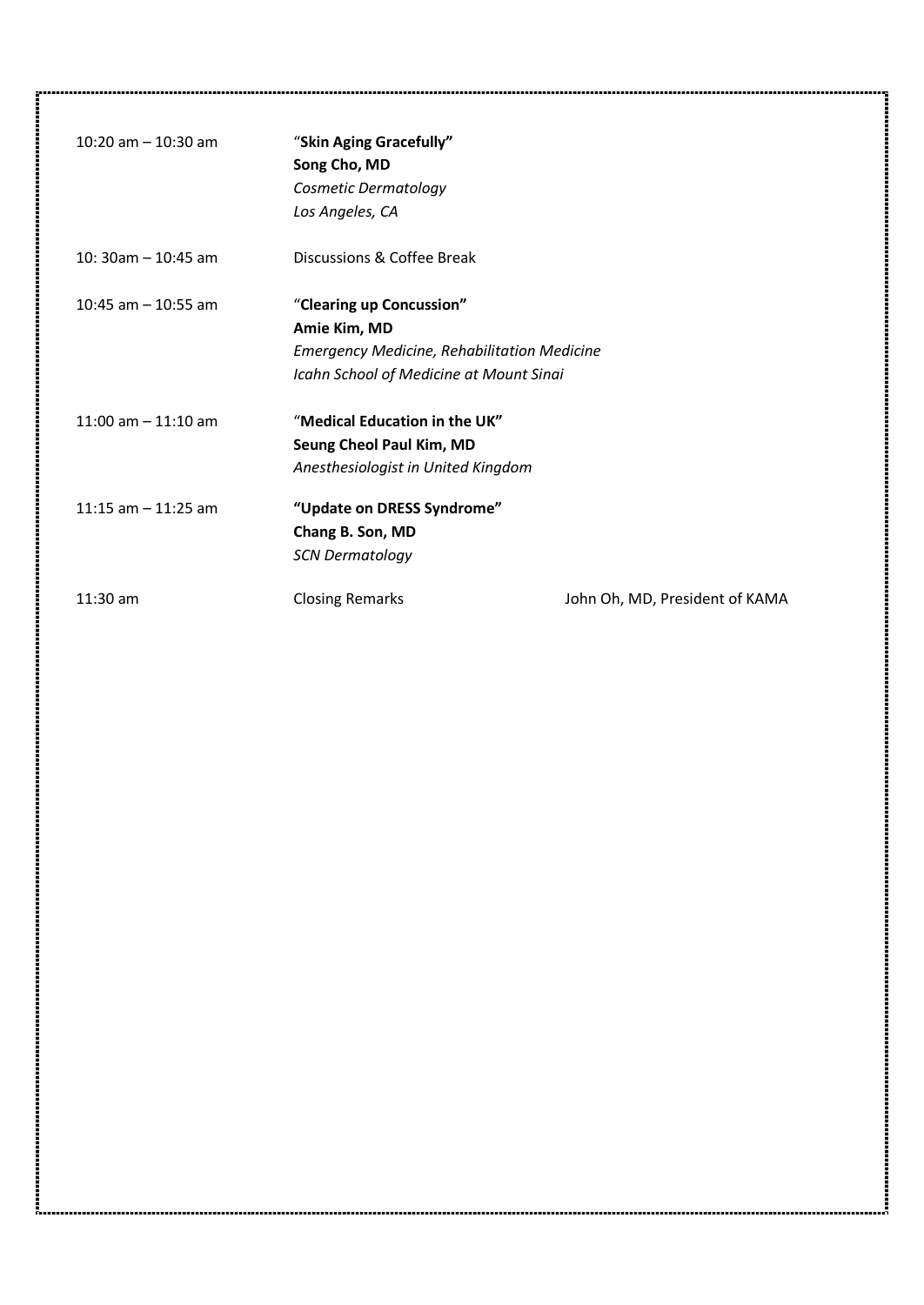#### **SPEAKERS**

#### **Keynote Speaker: Kee B. Park, MD**

Dr. Park is the Director of North Korea Program at the Korean American Medical Association. Since 2007, he has brought Korean American doctors to North Korea over 18 times to support the North Korean doctors. He is a member of the faculty at Harvard Medical School where his academic interests include DPRK public health and the role of international organizations, factors influencing humanitarian aid, the relationships between international security, health, and human rights and health diplomacy.

He is a member of the National Committee on North Korea and the Council of Korean Americans. He also serves as a consultant with the Emergency and Essential Surgical Care Programme at the World Health Organization in Geneva.

He received his MD from Rutgers Medical School and neurosurgical training at Temple University Hospital. He is a Diplomate of the American Board of Neurological Surgery.

#### **Samuel Ahn, MD**

Founder and Managing Partner University Vascular Associates, Los Angeles, California DFW Vascular Group, Dallas, Texas Former (retired) Professor of Vascular Surgery and Chief of Endovascular Surgery, UCLA Geffen School of Medicine, Los Angeles, California

Dr. Sam Ahn is a board-certified vascular surgeon and Fellow of the American College of Surgeons. He received his MD from University of Texas-Southwestern Medical School. Dr. Ahn received his training in general and vascular surgery at UCLA School of Medicine. He was a Professor of Surgery and Director of Endovascular Surgery at UCLA. Dr. Ahn sits on the editorial boards of several scientific journals and he is the co-author of Endovascular Surgery and Handbook of Endovascular Surgery.

**David W. Chang, MD, FACS** Chief of Plastic and Reconstructive Surgery Director of Microsurgery Fellowship Professor of Surgery

The University of Chicago Medicine & Biological Sciences

Dr. Chang is a Professor and the Chief of Plastic and Reconstructive Surgery at the University of Chicago. From 1998 to 2013, Dr. Chang was at the MD Anderson Cancer Center where he served on numerous leadership roles.He has dedicated over 20 years in the field of reconstructive surgery for cancer patients, and has developed an international reputation as a leader, a pioneer and an innovator in his field, especially in the areas of breast reconstruction and microsurgical treatment of lymphedema.

Dr. Chang has published over 150 peer-reviewed research articles and numerous book chapters. He has coedited a text book *Lymphedema Surgery*, which was published in 2015. He has been invited to lecture at more than 200 national and international symposiums and meetings, while serving as a visiting professor at institutions all over the world.

He serves on the editorial board of numerous leading medical journals. He was a recipient of the prestigious Godina Traveling Fellowship from the American Society of Reconstructive Microsurgery in 2005.He has been voted as one of the "Best Doctors in America" in his field by his peers since 2001.He is a senior board examiner for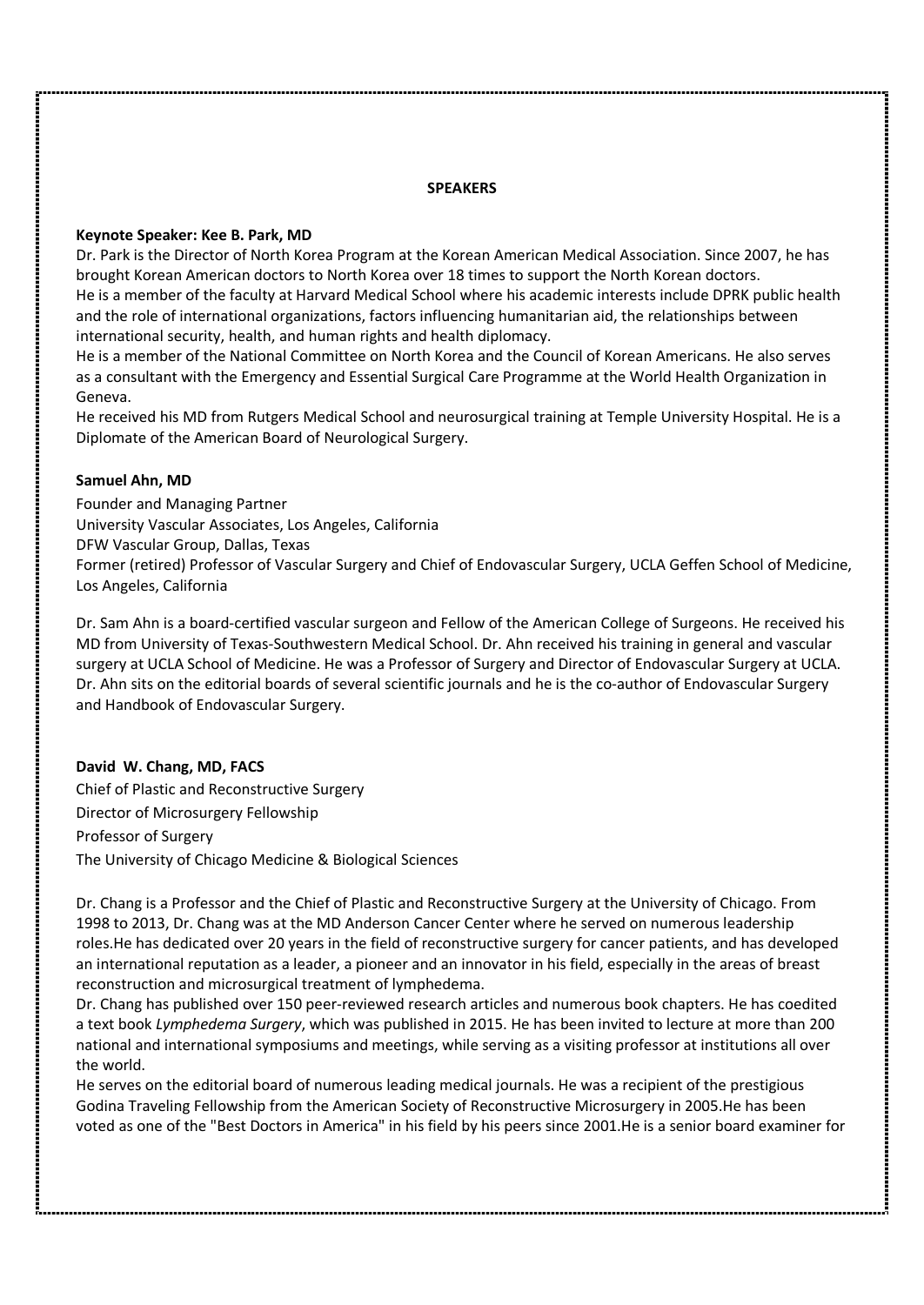American Society of Plastic Surgery and has served on the Board of Directors for American Society of Plastic Surgery. He is the immediate past President of the American Society for Reconstructive Microsurgery and the President-elect of the World Society for Reconstructive Microsurgery.

#### **Dennis S Chi, MD**

Ronald O. Perelman Chair in Gynecologic Surgery Deputy Chief, Gynecology Service Head of Ovarian Cancer Surgery Memorial Sloan Kettering Cancer Center

Dennis S. Chi, MD, FACOG, FACS, is currently the incumbent of the Ronald O. Perelman Chair of Gynecologic Surgery, Deputy Chief of the Gynecology Service and the Head of the Ovarian Cancer Surgery Section. He has served as a faculty member on the Gynecology Service, Department of Surgery, Memorial Sloan-Kettering Cancer Center, since graduating from the fellowship training program there in 1997. From 2001-2014, he was Co-Director of Pelvic Reconstructive Surgery and the Director of both the Gynecologic Oncology Fellowship and the Pelvic Reconstruction Clinical Research Fellowship. He worked to establish the International Gynecologic Oncology Fellowship Training program at MSKCC and served as the Director from 2004-2014. His research has led to over 200 peer-reviewed publications and international presentations that have demonstrated the safe use of advanced minimally invasive surgical techniques in the management of early ovarian cancer, the beneficial effects of the use of extensive surgical procedures for advanced and recurrent gynecologic cancers, and the establishment of clinical guidelines to determine appropriate candidates for second and third operations in cases of recurrent uterine and ovarian cancer. He is the lead editor of the authoritative textbook in the field of gynecologic oncology, *Principles and Practice of Gynecologic Oncology, 7th edition*. Dr. Chi is the principal investigator of multiple MSKCC IRB approved prospective clinical protocols. On a national level, he is in the final stages of opening a prospective randomized, multicenter trial comparing primary debulking surgery to neoadjuvant chemotherapy as initial treatment for patients with advanced ovarian cancer. He is a board member of the Society of Gynecologic Oncology (SGO) and has served multiple times as the director or faculty member of the SGO's annual postgraduate courses aimed at instructing gynecologic oncologists throughout the world on the most up-to-date surgical treatments for women with gynecologic malignancies.

# **Song Cho, MD**

# Cosmetic Dermatology

She was born and raised in Seoul, Korea. She came to America in her high school year. She received college and medical school education in California. After completing her training at UCLA Medical Center she has been in private practice for 25 years serving Korean community in Los Angeles. Her practice focuses in medical and cosmetic dermatology.

# **Jeffery Choh, MD**

Director – Interventional Radiology Cancer Treatment Centers of America - Chicago

Dr. Choh earned a medical degree at The Ohio State University in Columbus. He then completed a diagnostic radiology residency at Michael Reese/Mercy Hospital and the University of Illinois at Chicago. He completed his training with a vascular and interventional radiology fellowship at The Cleveland Clinic Foundation. Dr. Choh is board certified in vascular and interventional radiology, as well as diagnostic radiology by the American Board of Radiology.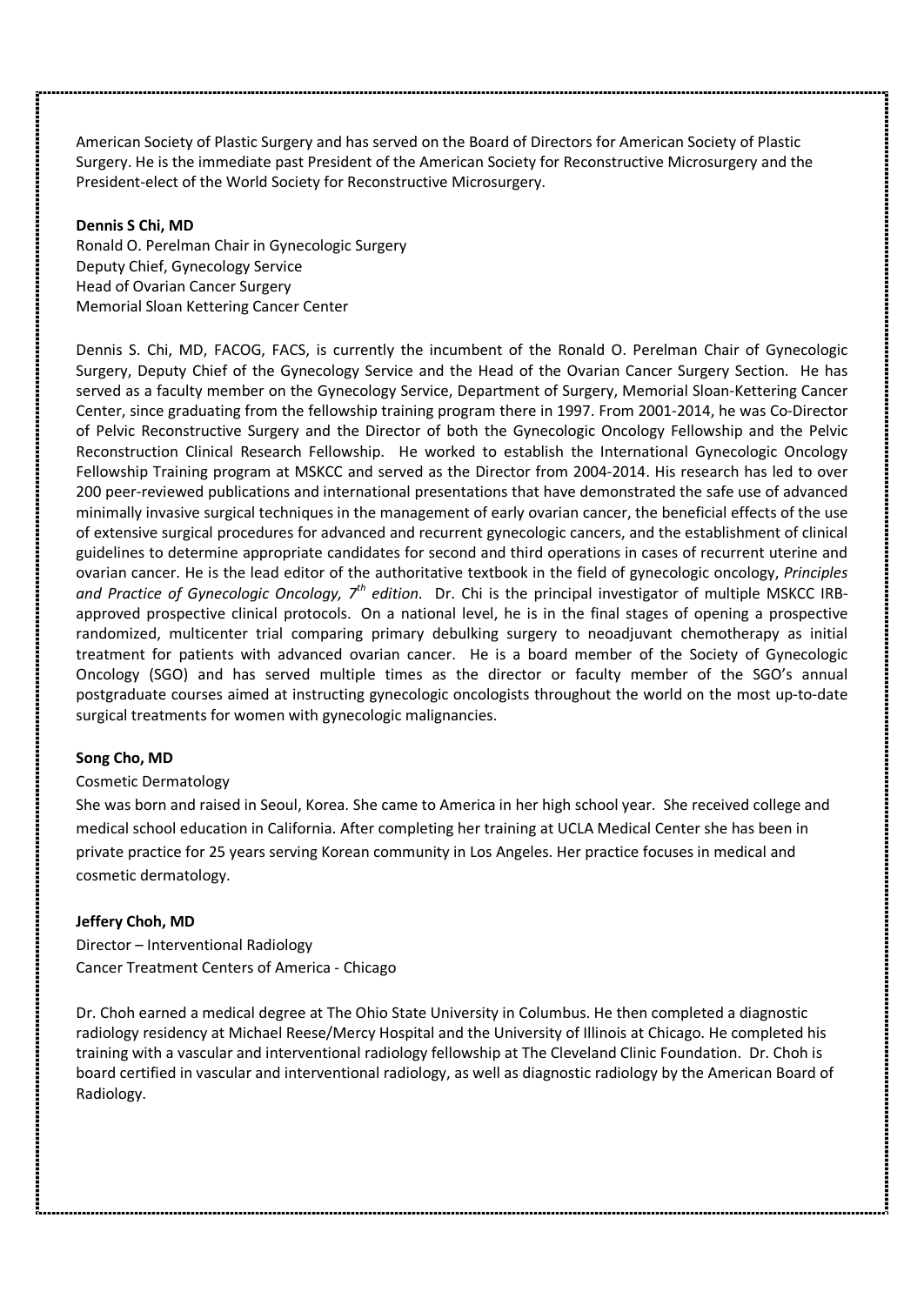# **Martin Gibson**

Consulting Actuary Millennium Actuarial Group LLC

Martin Gibson, Principal of the Millennium Actuarial Group, is a financial and actuarial consultant with more than 30 years of experience.

Martin specializes in Medicare and Medicaid managed care. He has assisted clients with a broad variety of services ranging from health plan development to IBNR reserve calculations. He has worked with physician groups, hospitals, insurance companies, state governments, and corporate employers providing data analysis and research for healthcare management decisions.

Martin holds a Bachelor of Science degree in Mathematical Sciences from the University of Iowa. He is an Associate of the Society of Actuaries and a Member of the American Academy of Actuaries.

# **Paul Han, MD, FCCP, FASM**

Pulmonary Specialists of North Jersey, Englewood, NJ President of the Association of Korean American Medical Graduates

Dr. Paul Han is a pulmonary and sleep specialist on Englewood, New Jersey.

After graduating from Yale University, he completed his medical training at Robert Wood Johnson Med School, and his pulmonary and sleep fellowship at Columbia University Medical Center.

He is Board-certified in Pulmonary and Sleep Medicine (as well as Internal Medicine and Critical Care Medicine) by both the American Board of Internal Medicine, and American Board of Sleep Medicine.

He has been in private practice since 2004. From 2016 to 2018, has been named a top doctor in Sleep Medicine by Bergen, 201 Magazine, and New York Magazine.

He is also currently the President of the Association of Korean American Medical Graduates, and writes a monthly health column for Mom and I Magazine.

# **Amie Kim, MD**

Assistant Professor of Emergency Medicine Assistant Professor of Physical Medicine Rehabilitation Assistant Fellowship Director Primary Care Sports Medicine Fellowship Icahn School of Medicine at Mount Sinai Medical Center

Dr. Amie Kim is dual board certified in emergency medicine and sports medicine. She completed her emergency medicine residency at NYU Medical Center / Bellevue Hospital in New York City and primary care sports medicine fellowship at North Shore Hospital-LIJ in Long Island, NY. She is currently joint appointed Assistant Professor in the Department of Emergency Medicine and the Department of Physical Medicine and Rehabilitation at the Mount Sinai Hospital Icahn School of Medicine and is completing her first year as Assistant Fellowship Director of the Sinai sports medicine fellowship. Her current sports coverage includes concussion arbitration for the NFL Jets, events coverage for the NBA, and NYC Marathon Operations. This is Dr. Kim's first KAMA event. She appreciates the organization's warm welcome and already looks forward to future meetings.

**Edward Kim, MD**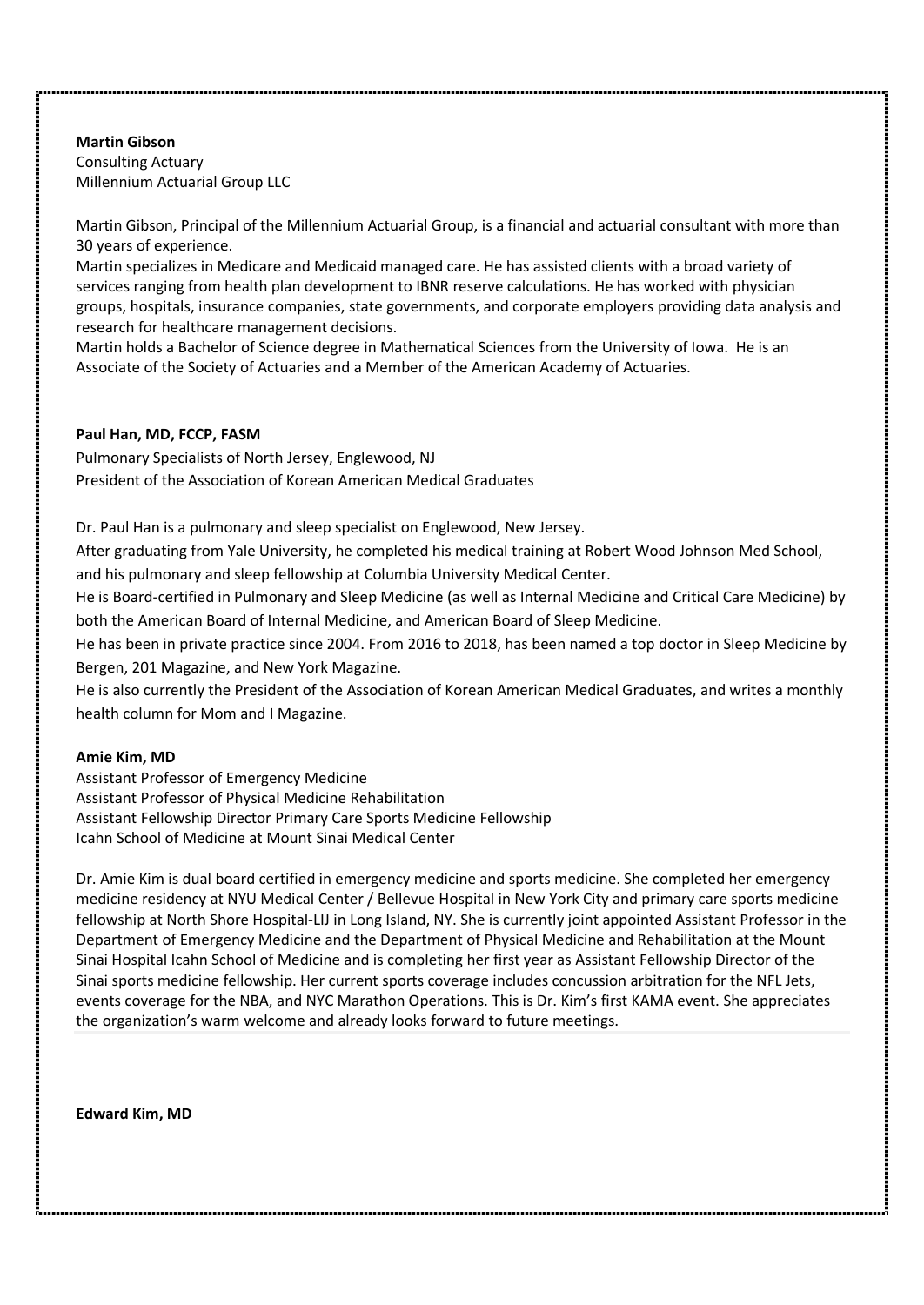Associate Professor of Radiology and Surgery Director, Interventional Oncology Division of Interventional Radiology Mount Sinai Health Systems

Edward Kim, MD has focused on the field of minimally invasive procedures for treatment of cancer. Through interdisciplinary collaboration with the division of liver transplantation and surgical oncology, numerous publications have been generated related to thermal ablation, transarterial chemoembolization, radioembolization and electromagnetic tracking for image guidance for the treatment of primary and metastatic liver cancer. He has been principal investigator in numerous multi-center industry sponsored trials evaluating the use of various devices for the treatment of liver cancer.

#### **Jung H. Kim, MD**

Division Chief and Fellowship Director in Pain Medicine Mt. Sinai St. Luke's and Mt. Sinai West Hospitals, NY

He was born and raised in Busan, Korea. He moved to the states at the age of 14. After a brief year in Chicago, he settled in Colorado where he attended college. He then moved to New York to complete his medical training and currently he is serving as a division chief and a fellowship director in pain medicine at Mt. Sinai St. Luke's and Mt. Sinai West hospitals in New York. During his tenure, he has received honors such as "outstanding resident of the year", and "teacher of the year". Most recently he was recognized for his outstanding patient care by "Top Doctors". As a physician in academics, he is heavily involved in multiple research projects, teaching residents and fellows, and leading numerous workshops and giving lectures at national and international meetings.

#### **Kenneth Kim, MD, FACS**

Board Certified Plastic Surgeon Partner, Dream Medical Group Assistant Clinical Professor UCLA School of Medicine

Dr. Kenneth Kim is a board-certified plastic and reconstructive surgeon practicing in Los Angeles. Dr. Kim graduated from Yale University School of Medicine and was a recipient of the Dean's Award and Department of Surgery Research Award. Dr. Kim was inducted as a fellow at the Howard Hughes Medical Institute. He completed his plastic and reconstructive surgery residency at Northwestern University. He is an assistant clinical professor at UCLA School of Medicine and a partner of Dream Medical Group in Seoul, South Korea. Dr. Kim has published numerous peer-reviewed journals on double eyelid surgery, rhinoplasty, breast surgery,and other aesthetic surgery. He is currently a chairman of the Upper Blepharoplasty and Visual Field Loss Guideline Task Force of the American Society of Plastic Surgeons. He also serves as a member of the Quality and Performance Measurement Committee and Patient Safety Subcommittee.

#### **Kevin Kim, MD**

Professor of Radiology and Medicine (Medical Oncology) Chief, Interventional Radiology / Smilow Interventional Oncology Yale School of Medicine / Yale Cancer Center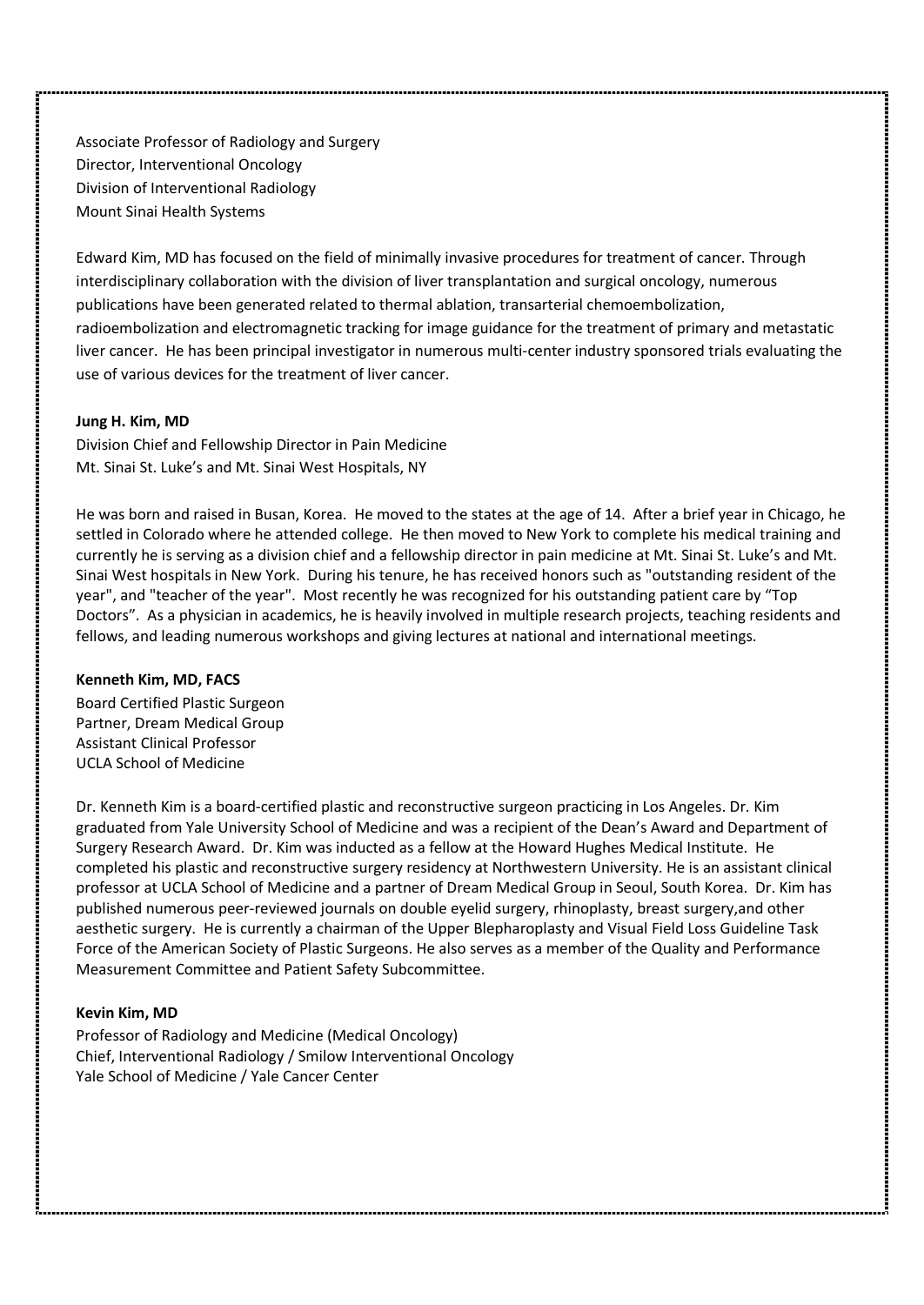Dr. Kim is Professor of Radiology and Medicine (Medical Oncology) and Chief of Interventional Radiology at Yale School of Medicine. He also leads the Smilow Interventional Oncology program. Dr. Kim was trained at the MD Anderson Cancer Center and the Johns Hopkins Hospital. He is an authority in image-guided interventional oncology and advanced cancers. He is an expert in minimally invasive treatments and takes care of patients with advanced cancers with the most advanced anti-cancer treatments such as targeted drug delivery and targeted radiation delivery therapies to liver cancers, image-guided precision microwave ablation, radiofrequency ablation and immuno-cryotherapy. Dr. Kim's research focus is targeted therapy with immune modulation in advanced cancers. Dr. Kim is a member of Yale Comprehensive Cancer Center, New Haven, CT.

# **Sanghyun Alex Kim, MD**

Chief, Division of Colorectal Surgery Mount Sinai Beth Israel, Mount Sinai Downtown Union Square Medical Director, Mount Sinai Flushing Specialty Practice

# **Seung Cheol Paul Kim, MD**

Anesthesiologist in United Kingdom

Dr Paul Kim is the president of the Korean Medics in Scotland (KMS) and the Korean Society in Glasgow, and the Scotland Representative for the Korean UK Medical Association (KUMA). Educated in UK, US, Canada, and Korea, He has completed his undergraduate degree at the University of Toronto (BSc. Hons.) and medical degree at the University of Glasgow (MBChB). Dr Kim is currently pursuing his career as an Anaesthesiology trainee in the West of Scotland. Passionate and avid in promoting health awareness within the overseas Korean community, he has organized and delivered various educational talks and workshops via seminars, conferences and plenaries, with one of his recent works recognized by the Royal College of General Practitioners (RCGP). He continues to provide mentorship for the medical students and intern doctors at the Faculty of Medicine, University of Glasgow.

# **Soo Yeon Kim, MD, RMSK**

*Assistant Professor of Physical Medicine and Rehabilitation/Anesthesiology Albert Einstein College of Medicine, Montefiore Medical Center*

Soo Yeon Kim, MD, RMSK is an Assistant Professor of Physical Medicine and Rehabilitation/Anesthesiology at Albert Einstein College of Medicine, Montefiore Medical Center. She is the Division Director of the Musculoskeletal Medicine for the Montefiore Multidisciplinary Pain Program. Dr. Soo Yeon Kim earned her medical degree from the Catholic university of Korea and completed her residency in physical medicine and rehabilitation at Montefiore Medical Center, where she served as a chief resident. She then completed her pain management fellowship at the Montefiore medical center in New York, specializing in minimally invasive interventional techniques to treat a wide spectrum of acute and chronic pain conditions. She is board-certified in Physical Medicine and Rehabilitation, and subspecialty board-certified in Pain Medicine, and Musculoskeletal Ultrasound. She is actively involved in several clinical studies in musculoskeletal biomechanics and interventional pain management.

# **Charles K. Lee, MD**

Associate Clinical Professor of Surgery, University of California-San Francisco (UCSF) Mary's Chief of Plastic Surgery and Director of Microsurgery, St. Medical Center, San Francisco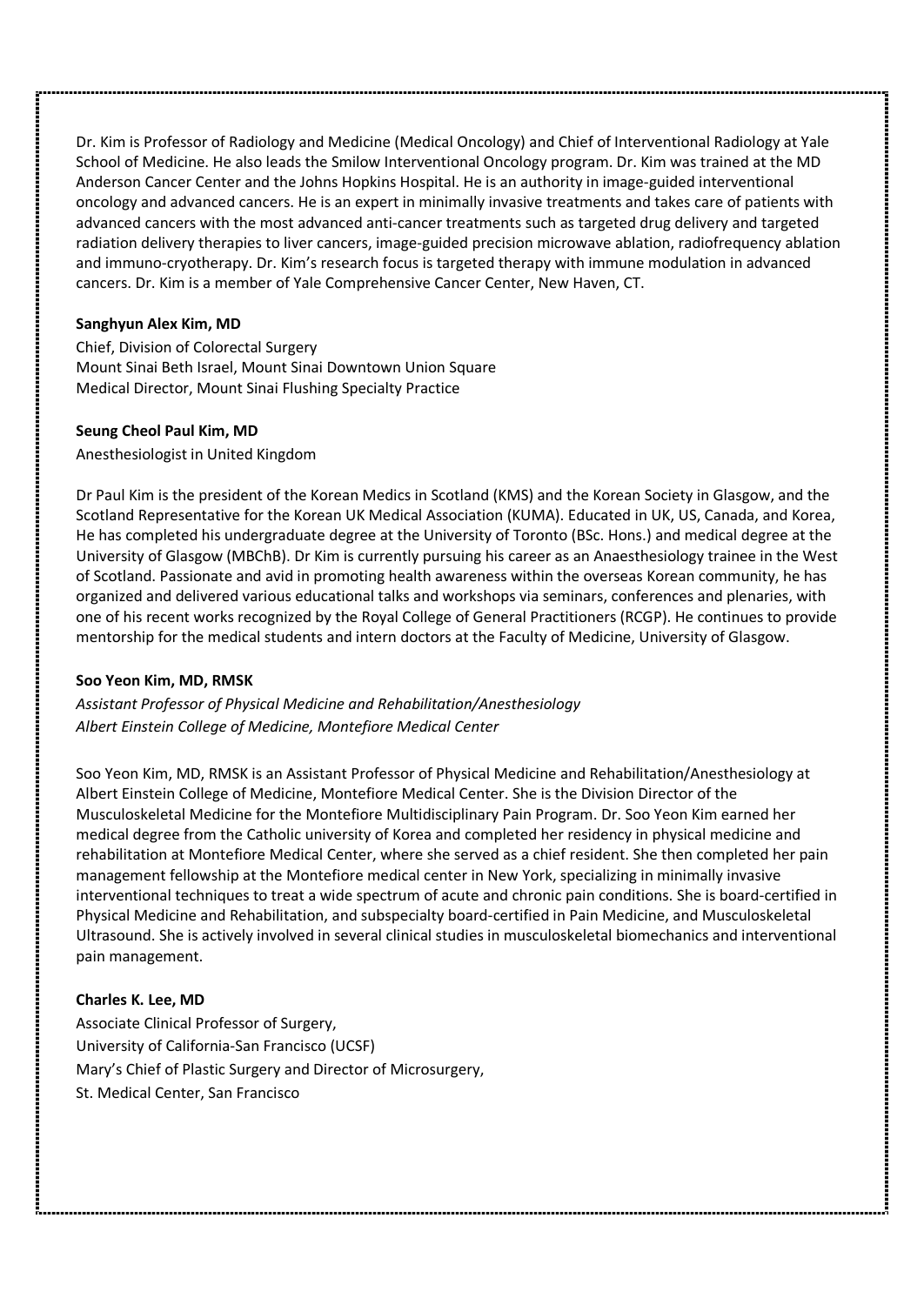Dr. Charles K. Lee is a Board Certified (American Board of Plastic Surgery) plastic surgeon with expertise in reconstructive microsurgery and aesthetic surgery, and has been in practice in San Francisco for over 15 years. He graduated from Washington University-St. Louis with Honors and as a Scholar in the Program in Medicine. He completed his Plastic and Reconstructive Surgery residency at the University of Chicago and then went on to complete a fellowship in Microsurgery and Hand Surgery at the Buncke Clinic. Dr. Lee is an Associate Clinical Professor of Surgery at the University of California-San Francisco (UCSF) and is the Chief of Plastic Surgery and Director of Microsurgery at St. Mary's Medical Center, San Francisco.

#### **Christopher Lee, MD**

Cardiothoracic Radiologist Associate Professor of Clinical Radiology Keck School of Medicine, University of Southern California

Dr. Christopher Lee is a cardiothoracic radiologist and Associate Professor of Clinical Radiology at the Keck School of Medicine of the University of Southern California. He is Director of the Cardiothoracic Imaging and Intervention fellowship at USC and Director of the USC Lung Cancer Screening Program. Dr. Lee's research and academic interests include lung cancer screening, interstitial lung disease, thoracic interventions, and advanced cardiac imaging with CT/MRI. He has presented at numerous local, national, and international conferences, and he has authored many publications pertaining to his interests. A native of California, Dr. Lee received both his undergraduate and medical training at the University of California Los Angeles. Dr. Lee remained at UCLA for both his diagnostic radiology residency and thoracic imaging fellowship before moving across town to become a faculty member at Keck Medicine of USC. Dr. Lee has been awarded multiple grants related to lung cancer screening, particularly in underserved communities within Los Angeles County.

#### **Se Won Lee, MD**

Physical Medicine and Rehabilitation Sunrise Health Graduate Medical Education Consortium, LV

Se Won Lee is an inaugural program director of Physical Medicine and Rehabilitation residency program at Sunrise Health Graduate Medical Education Consortium in Las Vegas. He is a graduate of the Catholic University of Korea, College of Medicine and received residency training in Physical Medicine and Rehabilitation at Montefiore/Albert Einstein College of Medicine in New York. He is a former associate professor, founding director of Sports Medicine fellowship program and director of Rehabilitation Medicine Electrodiagnostic Laboratory at Montefiore/Albert Einstein College of Medicine. Dr. Lee is board certified in Physical Medicine and Rehabilitation, Sports medicine and Neuromuscular medicine

# **John Oh, MD**

President, KAMA 2018 Director, Las Vegas Interventional Center Chief of Staff, St. Rose Dominican Hospital, San Martin Chief, Dept Radiology, San Martin

#### **James Park, MD**

Medical Director of Liver Transplantation, Associate Director of Hepatology Director of Asian Liver Health Program, NYU Langone Health Associate Professor of Medicine, NYU School of Medicine